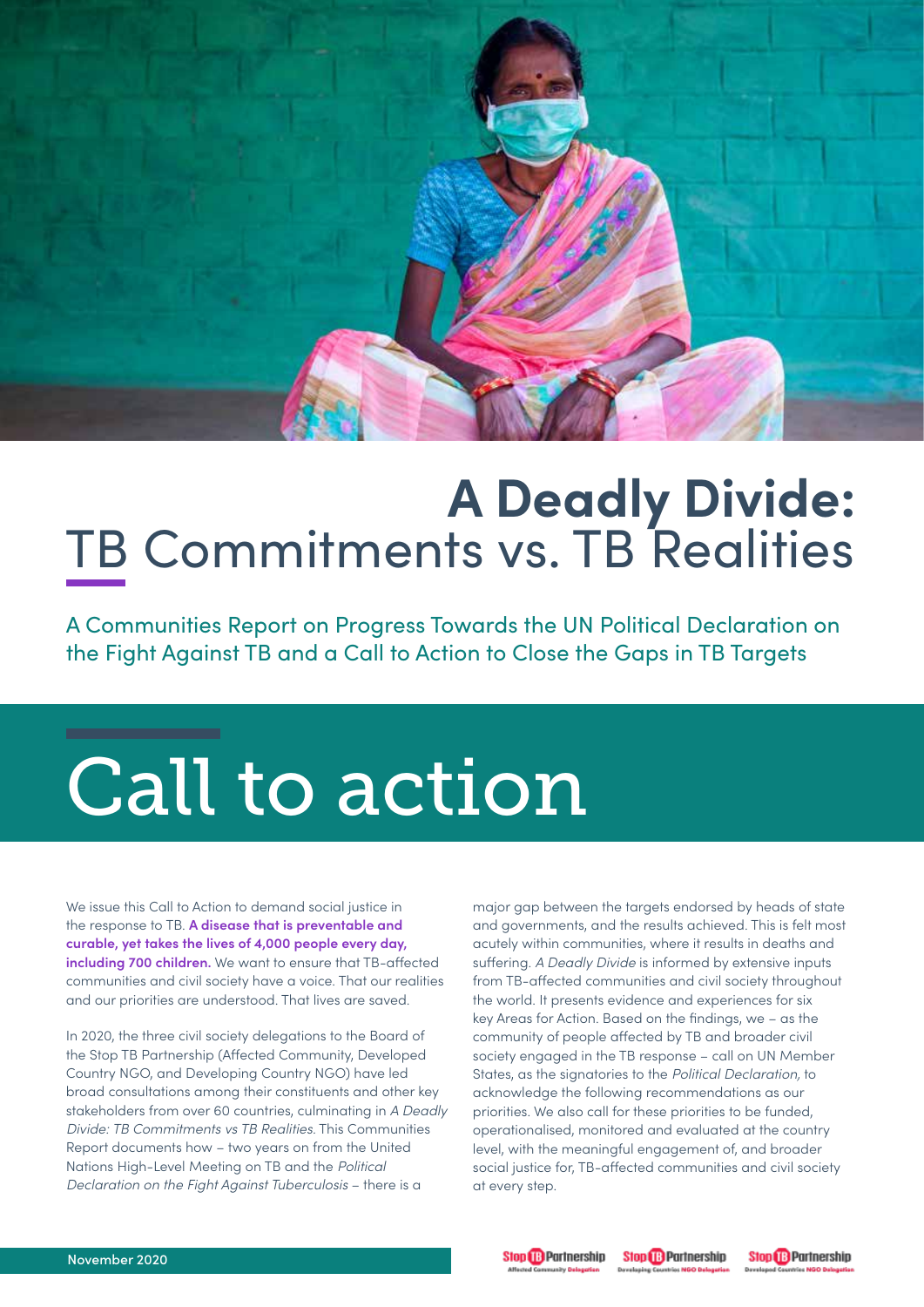We call upon Heads of State to lead UN Member States in taking action in the following areas:

#### **Reach all people through TB prevention, diagnosis, treatment and care**  1

**By setting ambitious and time-bound national targets for TB to meet the commitments in the Political Declaration, and by operationalising them through aligned National TB Strategic Plans, implementation plans, budgets and monitoring and evaluation frameworks.** 

Specifically, we call for:

- National targets for TB that are strong, context-specific and unchangeable, and supported by aligned plans, frameworks and resource allocations;
- Innovative and community-driven strategies to find the 3 million 'missing' people with TB;
- Targeted, funded and person-centred strategies to address the needs of TB key and vulnerable populations;
- Recognition of drug resistant TB as a public health crisis requiring universal access to rapid molecular diagnostics and all-oral drug regimens; all diagnosis and treatment to be free to service users; and global health solidarity, with a central position in the antimicrobial resistance agenda, including of the G20;
- Prioritisation of paediatric TB interventions, with the scale up of contact tracing within families, and development of, and access to, child-friendly diagnostics and treatment;
- Promote integrated TB/HIV at all levels, emphasising the scale up of family approaches to TB preventive treatment to achieve 100% TPT coverage for adults, adolescents and children, including HIV-negative household contacts of people with HIV; and have fully transitioned to short-course TPT regimens based on rifapentine and rifampicin.

# **Make the TB response rights-based, equitable a** Make the TB response rights-based, equitable<br>and stigma-free, with communities at the centre

**By every high-TB burden country, before the end of 2022, completing a TB Community, Rights and Gender Assessment and a TB Stigma Assessment, followed by the development, funding, monitoring and evaluation of a national Community, Rights and Gender Action Plan and Stigma Reduction Strategy. Using the latter as the official plan to operationalise action on community, rights and gender-related issues in the National TB Strategic Plan.**



#### Specifically, we call for:

- • Human rights principles (as set out in the *Declaration of the Rights of People Affected by TB)*<sup>1</sup> and social justice to be the non-negotiable foundations for all responses to TB at all levels;
- TB-affected communities and civil society to have a leadership role at all stages in countries' CRG Assessment and Action Plan and Stigma Reduction Strategy implementation, monitoring and review processes, as part of national commitment to TB community systems strengthening;
- • CRG Assessments and Action Plans and Stigma Reduction Strategies that prioritise TB key and vulnerable populations to be a pre-requisite for a country developing a TB funding request to, and receiving a TB grant from, the Global Fund to Fight AIDS, Tuberculosis and Malaria and other donors;
- The implementation of the 20 recommendations for countries outlined in *Activating A Human Rights-Based TB Response*<sup>2</sup> ;
- The establishment and strengthening of a national network of people affected by TB, and its meaningful engagement in aspects of the governance of the national response to TB.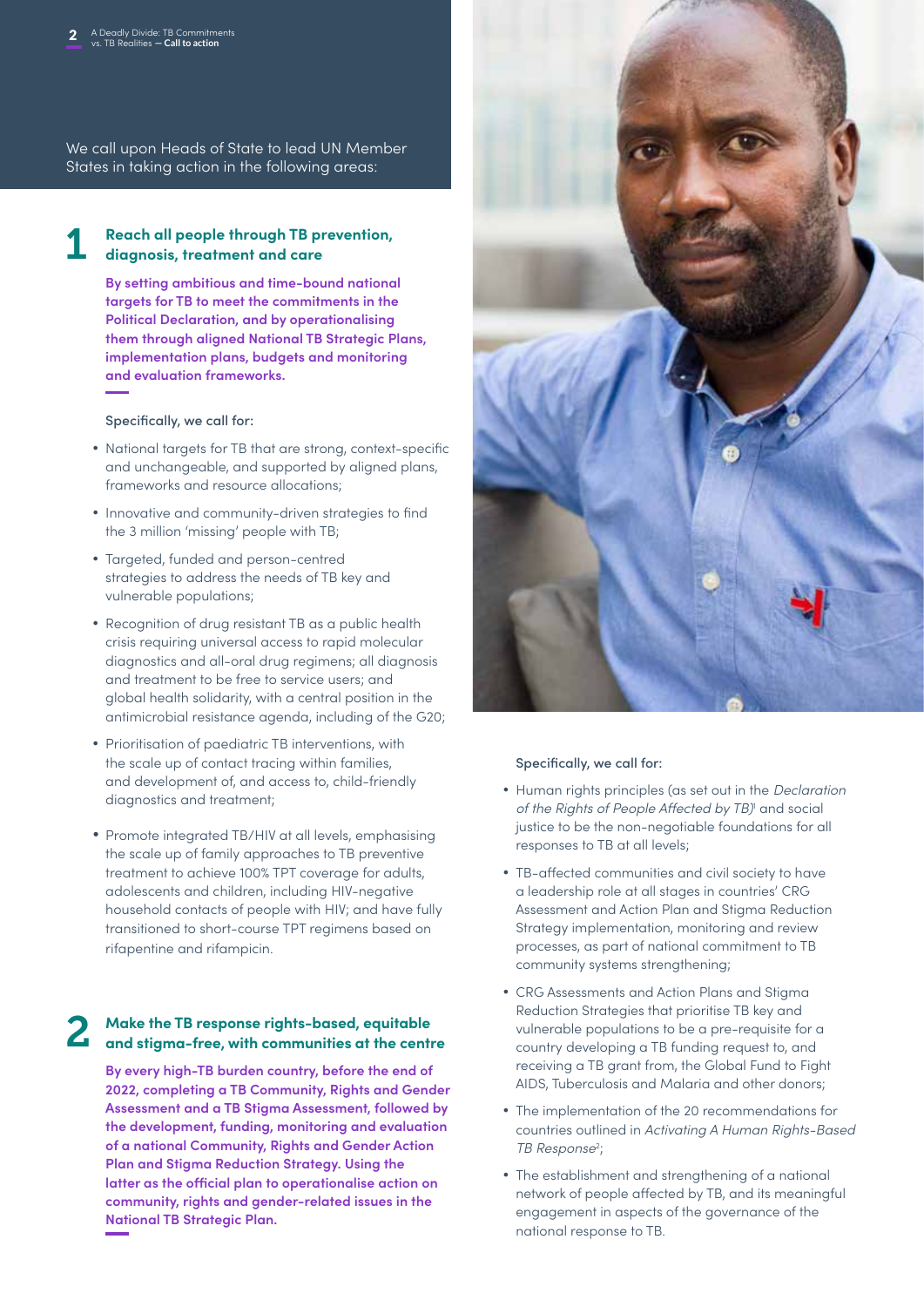#### **Accelerate the development of, and access to, essential new tools to end TB** 3

**By ceasing, before World TB Day (24 March) 2021, the use of all outdated and harmful TB diagnostics, drugs and models of care (including injectable-based regimens and smear microscopy), for all – no matter a person's location, identity or economic status – in accordance with WHO Guidelines. Instead, scaling up access to newer, safer and quicker options, and fast-tracking the development of priority, innovative new tools, including: an accessible vaccine; a rapid, user-friendly and point-of-care test; and shorter and less side-effect-prone treatments for all forms of TB. Also, funding the operational and implementation research necessary to improve TB treatment outcomes for all.** 

#### Specifically, we call for:

- Advocacy to pharmaceutical and diagnostic companies to remove any cost barriers to the introduction of newer, safer and quicker treatment options to facilitate immediate phase out of harmful TB treatment, and newer, rapid diagnostics to phase-out microscopy.
- Ongoing support for the TB Global Drug Facility to provide affordable and quality-assured TB medicines, diagnostics and laboratory supplies, and support for the uptake of innovative tools;
- Action to ensure that the benefits of TB research and development are free at the point-of-care, with their costs de-linked from research and development expenditure;
- The meaningful engagement of TB-affected communities and civil society to be a prerequisite for all stages of TB research and development processes;
- Expediting the roll-out and rapid scale up of new TB tools as soon as they become available through closer collaboration – between product developers, technical agencies, donors, governments, TB-affected communities and civil society – and with attention to the updating of guidelines and action on regulatory barriers;
- • Capacity building, including for TB-affected communities and civil society, to prepare for and roll out new TB tools;
- Countries to pay their 'fair share' of the necessary financial investment in TB research and development (\$2 billion annually), by spending at least 0.1% of their research and development budgets on TB.



#### **Invest the funds necessary to end TB** 4

**By collaborating to achieve 100% of the Political Declaration's targets for financial investment in the response to TB, and the scaling-up of domestic and international funding for community-based and led TB interventions.** 

Specifically, we call for:

- Collaboration to fully achieve the \$13 billion annual investment needed to achieve the *Political Declaration's* target, including: donor countries collectively doubling their investment in TB, based on fair-share contributions; and implementing countries increasing their domestic investment in TB;
- The Global Fund to Fiaht AIDS, Tuberculosis and Malaria to increase its allocation for TB from 18% to 33%, in recognition of the scale of unmet need, high mortality, and low investment;
- Implementing countries to develop social contracting systems that, especially in contexts of donor transition, effectively channel domestic resources to TB-affected communities and civil society;
- Donor countries to increase investment in tailored funding mechanisms for community-based and led TB interventions, as well as capacity building, evidence gathering, partnerships and advocacy. Including by continuing to scale up the: TB Local Organizations Network project (United States Agency for International Development); Community Rights and Gender Strategic Initiative (the Global Fund); and Challenge Facility for Civil Society (Stop TB Partnership) – with Australia, Canada, France, Germany, Norway and the United Kingdom each contributing to this mechanism in the period 2021–2023;
- Parliamentarians to engage in domestic resource mobilisation to ensure that TB programmes are fully funded, including community systems strengthening and the implementation of new tools.